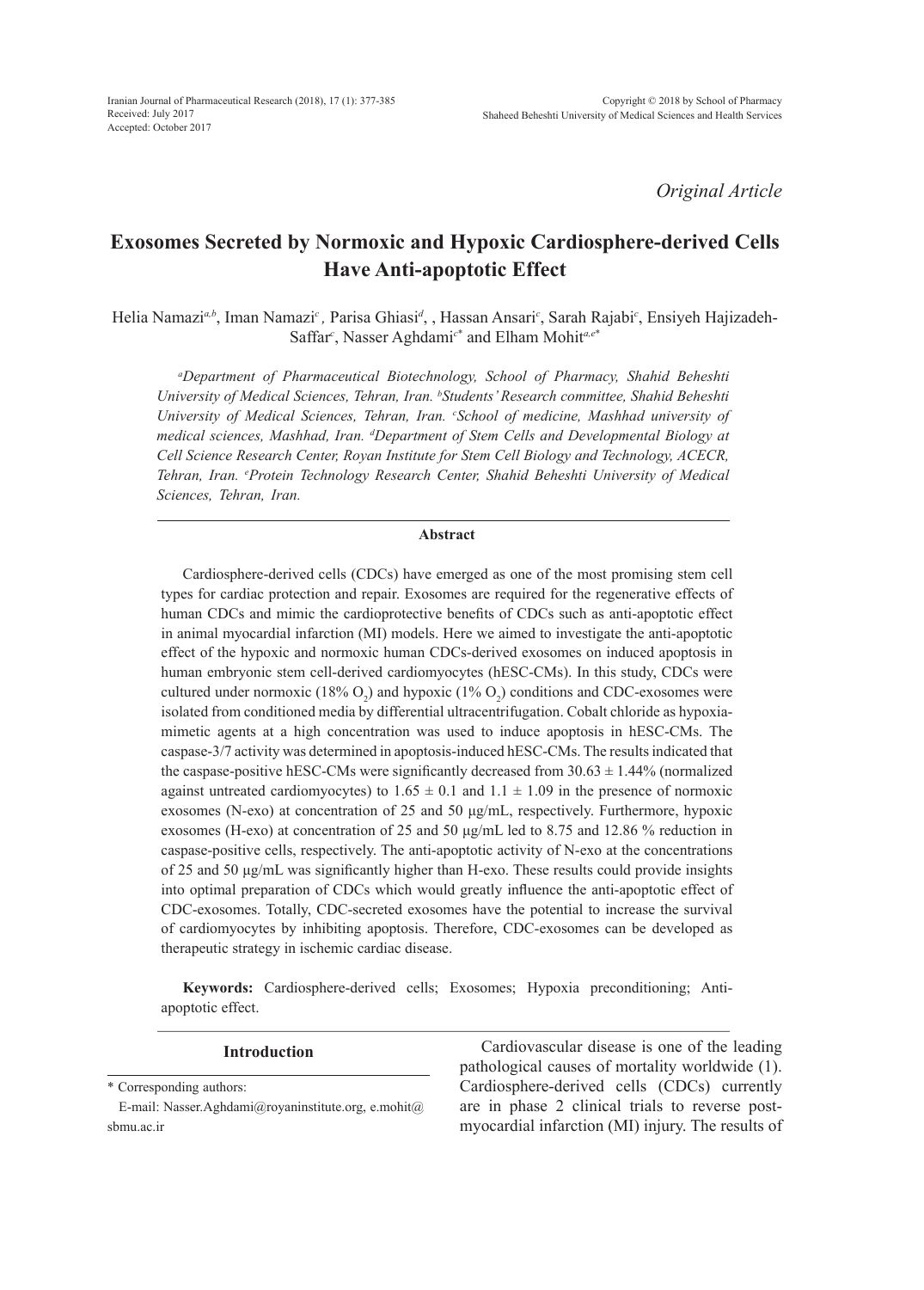studies in various animal models and also a phase 1 human study have shown that the CDCs have the ability to decrease scar mass, increase viable mass, and halt adverse remodeling (2). It was demonstrated that exosomes secreted by CDCs replicate the cardioprotective and regenerative effects of CDCs, including anti-apoptotic effect (3).

Exosomes, 30-150 nm in diameter lipid bilayer vesicles, are secreted by many cell types and contain a wide range of functional proteins, mRNAs, and miRNA. They are the key transporters of paracrine factors and are able to mediate cell–cell communication. (4). Exosomes as therapeutic agent for repairing damaged myocardium could overcome many obstacles associated with stem cell-based therapy (3, 5).

Immediately after coronary arterial occlusion in acute myocardial infarction, cardiomyocytes are stressed by hypoxia which leads to undergo apoptosis (6). Hypoxia-inducible factor-1 (HIF-1) is the master regulator of the cellular adaption to hypoxic stress (7).

Recent reports suggested that hypoxia as an *in-vitro* environmental stressors can modify the composition of cardiac progenitor cell-derived exosomes (CPC-exo). These studies concluded that hypoxia have beneficial effect on the cardiac response through paracrine signaling (8, 9).

In the present study, we aimed to investigate the anti-apoptotic effect of CDCs exosomes in cardiomyocytes protection against  $CoCl<sub>2</sub>$ induced apoptosis. We assessed the antiapoptotic effect of the isolated exosomes from the media of hypoxia  $(1\% \text{ O}_2)$ - and normoxiatreated CDCs on human embryonic stem cellderived cardiomyocytes (hESC-CMs) in terms of caspase-3/7 activation.

## **Experimental**

# *Cell culture*

Human CDCs (obtained from Iranian pediatric patients diagnosed with a congenital heart disease) were provided by Royan Cell Bank Services. The Patients' parents gave their informed consent for study participation and research use. Ethical approval was granted by the Royan institute Ethical Committee (10). CDCs were then cultured in proliferation medium [Iscove's Modified Dulbecco's Medium (IMDM), Sigma, USA] supplemented with 1% L-glutamine (Invitrogen, USA), 1% penicillin/ streptomycin (Invitrogen, USA), 10% fetal bovine serum (FBS, Gibco, USA) with 10 ng/ mL basic fibroblast growth factor (bFGF, Royan Biotech) at 37 °C and 5%  $CO_2$  in 95% humidity.

# *Cardiac differentiation in static suspension culture*

For hESC-CM production in static suspension culture, 5-day-old hESC spheroids with the size of  $175 \pm 25$  µm were transferred to 60 mm nonadhesive bacterial plates (Sigma-Aldrich, USA) in 5 mL of differentiation medium (DM) which contains Roswell Park Memorial Institute (RPMI) 1640 medium (Gibco, USA) supplemented with 2% B27 without retinoic acid (Gibco, USA), 0.1 mM β-mercaptoethanol, 2 mM L-glutamine, 1% nonessential amino acid. First, the aggregates were treated for one day with 12 μM CHIR99021, a glycogen synthase kinase 3-β inhibitor. Next, spheroids were washed with Dulbecco's phosphatebuffered saline (DPBS) and were transferred to DM without CHIR99021 for one day. In the next step, the spheroids were transferred to DM containing 5-µM purmorphamine (Stemgent, USA) as the sonic hedgehog agonist,  $5 \mu M IWP2$ (Tocris Bioscience, UK) as a Wnt antagonist, 5 µM SB431542 (Sigma-Aldrich, USA) as the inhibitor of transforming growth factor beta (TGF-β) super family type I activin receptorlike kinase receptors. The aggregates were maintained in the medium for two days. On day five, the medium was changed and the spheres transferred to DM after they had been washed with DPBS. The medium was changed every two days. On the seventh day, beating started and reached its highest on the tenth day.

## *Exosome purification*

Exosomes were removed from FBS by ultracentrifugation at 120,000 ×g (Type 45 Ti rotor, 32128 rpm, k-factor 133, L-100XP ultracentrifuge, Beckman Coulter, USA) for 18 hours. After discarding the pellet, the supernatant of FBS was filtered through 0.2 µm filters (Techno Plastic Products, Switzerland) and then used in cell cultures (11). Then, CDCs at the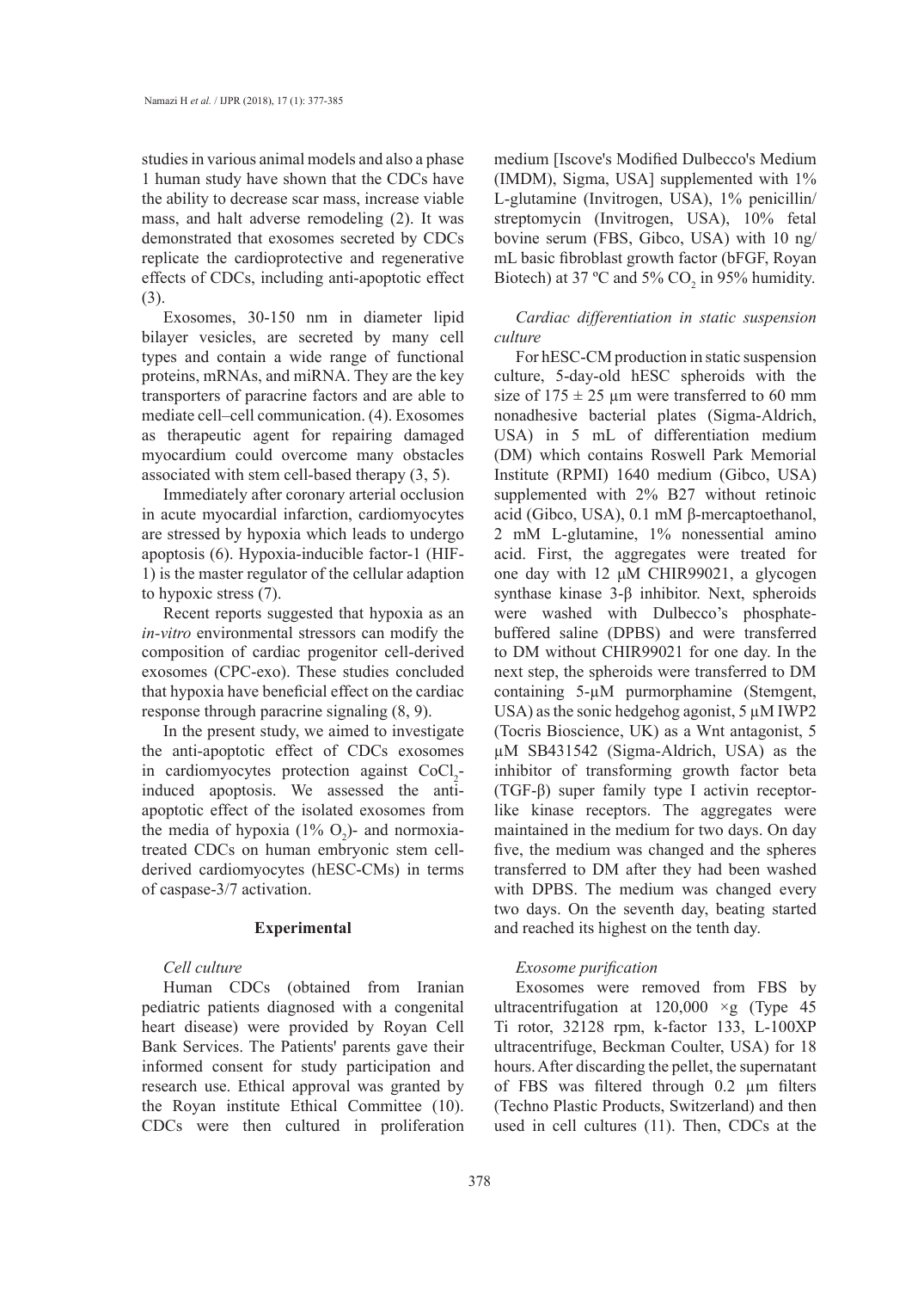fifth passage were cultured in complete media containing IMDM, 10% exosome-depleted FBS, 1% penicillin-streptomycin, and 1% L-glutamine under normoxic (18%  $O_2$ , 5%  $CO_2$ ) and hypoxic  $(1\% \text{ O}_2, 5\% \text{ CO}_2 \text{ and } 94\% \text{ N}_2)$  conditions in two distinct incubator (Labotec C200, Germany). The conditioned media was collected 48 h later, and then the exosomes were harvested by differential ultracentrifugation (12, 13). The purified exosome pellet was resuspended in 200 μL PBS and stored at -80  $^{\circ}$ C. The protein content of the exosome suspension was analyzed by Pierce™ BCA Protein Assay kit (Thermo Scientific, USA). The size of exosomes was determined by dynamic light scattering (DLS) with a Zetasizer nanoseries instrument (Malvern Nano-Zetasizer, UK). The morphological characteristics of exosomes were observed under scanning electron microscopy (SEM, KYKY-EM3200, USA) and flow cytometry was used to analyze surface protein markers of exosomes (detailed explanation of these methods and their results will be reported elsewhere).

# *Immunostaining*

hESC-CMs were obtained using a protocol described previously (14). To confirm the differentiation of hESC-CM, cardiac specific markers were stained. To achieve dissociated single cardiomyocytes, the beating spheroids at day 14 of differentiation were washed and maintained in DPBS for 5 min. Then, Accumax cell dissociation solution (Sigma, USA) was added and incubated for 10 min. After that,  $5 \times 10^4$  cells/well of the single cardiomyocytes were seeded into 4-well matrigel-coated plates contained fresh DM. Two days later, after washing with DPBS, the attached cells were fixed with 4% (w/v) paraformaldehyde for 20 min at 4 °C and washed with PBS/0.1% Tween 20. Then, the cells were permeabilized with 0.5% Triton X-100 in DPBS for 30-45 min at room temperature. Blocking was performed with  $5\%$  (v/v) goat serum for 1h. Next, the cells were incubated with diluted primary antibodies  $(1:100)$  in blocking buffer overnight at 4 °C. Primary antibodies used were antibodies against cardiac specific markers: cardiac troponin T (cTnT, Abcam, UK), myosin light chain 2v (MLC2v, Santa Cruz, USA), actinin (Sigma,

USA). After three rounds of washing with PBS/0.1% Tween 20 for 5 min each time, the cells were incubated with secondary antibodies [Alexa Fluor 488 goat anti-mouse IgG antibody (Abcam, UK) Alexa Fluor 546 goat anti-mouse IgG antibody (Abcam, UK)] at a dilution of 1:500 in blocking buffer for 45 min at room temperature. Finally, the cardiomyocytes were washed with PBS/0.1% Tween 20 three times. 4ʹ, 6-diamidino-2-phenylindole (DAPI) was used to stain the nuclei for 5-10 min at room temperature. The cells were examined using fluorescence microscopy (Olympus, IX71, USA). The positive hESC-CMS for cardiac specific markers were counted manually in at least five images from different areas of each sample in three independent experiments.

#### *Apoptosis induction*

Cobalt chloride  $(CoCl<sub>2</sub>,$  Sigma, USA) was used for induction of apoptosis in hESC-CMs. The appropriate concentration of  $CoCl<sub>2</sub>$  in order to induce apoptosis in the hESC-CMs was determined. In brief, hESC-CMs were seeded on 3 cm2 matrigel-coated plates. Two days later, the cells were treated with different concentrations of CoCl<sub>2</sub> (1, 2 and 3 mM) for 3 h (3, 15, 16). Then, the caspase-3/7 activity was measured using CellEvent® Caspase-3/7 Green Ready Probes® Reagent (Life technologies, USA) according to manufacturer's instructions. The samples were analyzed by the flow cytometer (FACS Calibur; BD Biosciences, USA) using Flowing software, version 2.5.1 (BD Biosciences, USA).

#### *In-vitro apoptosis assay*

In order to determine the anti-apoptotic effect of exosomes, hESC-CMs were cultured on 3 cm2 matrigel-coated plates. 24 h later, the cells were treated with 10, 25 and 50 μg/mL normoxic as well as hypoxic exosomes. Apoptosis was induced in hESC-CM by addition of a selected  $CoCl<sub>2</sub>$  concentration after 24 h. The activity of caspase-3/7 was measured 3 h later as described earlier. Apoptosis-induced hESC-CMs with no treatment were used as the positive control of apoptosis induction.

#### *Statistical Analysis*

GraphPad Prism software (version 6, USA)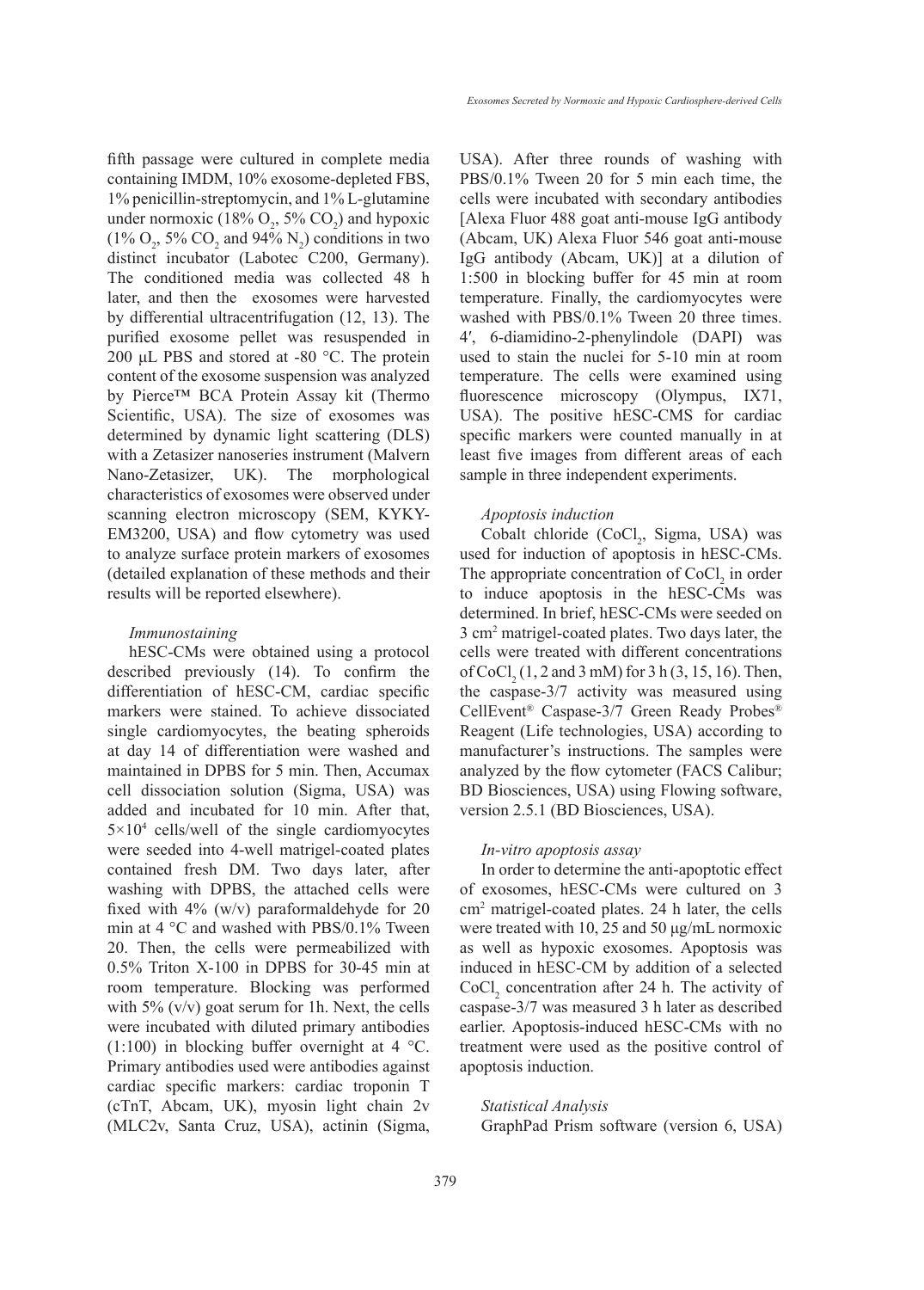was used for statistical analyses. Two independent groups were compared using unpaired student's T-test. One-way ANOVA followed by Tukey post-test was used to perform multiple group comparisons. The differences with a  $p \leq 0.05$ were determined to be statistically significant.

#### **Results**

# *CDCs-derived exosome isolation and characterization*

CDCs were cultured under hypoxic or normoxic conditions and the exosomes were isolated from conditioned media by ultracentrifugation after 48 h. The DLS analysis was used to define the size of these exosomes. The mean hydrodynamic diameter of exosomes was between 150–170 nm. Under SEM, the exosomes exhibited a round morphology. The flow cytometry analysis of N-exo and H-exo showed that CD63 and CD81 which are typical exosomal markers, were expressed on the surface of exosomes (Unpublished data).

#### *Characterization of hESC-CMs*

The cardiogenic differentiation efficiency was determined by counting the number of beating spheroids at day 10 after the onset of differentiation using an inverted cell culture microscope (Figure 1 A). Approximately 100% of spheroids were beating (see supplementary video online). The 14-day-old beating spheroids were subsequently collected and dissociated for immunostaining of cardiac-specific markers; Actinin, MLC2v and cTnT (Figure 1B). hESC-CMs were approximately 90% positive for the tested cardiac specific markers (Figure 1C).

# *CoCl2 -induced apoptosis in hESC-CMs*

To determine apoptogenic concentration of  $CoCl<sub>2</sub>$  in hESC-CMs, the caspase-3/7 activity was measured in the presence of different concentrations of  $CoCl<sub>2</sub>$  (1, 2 and 3 mM). The analysis showed that treatment of the cells with 3 mM CoCl<sub>2</sub> for 3 h resulted in  $30.63 \pm 2.66\%$ cell apoptosis in terms of caspase-3/7 activation. As indicated in Figures. 2,  $3 \text{ mM CoCl}_2$  resulted in significant higher caspase positive cells comparing to than 1 and 2 mM (3 mM vs. 2 mM *p* <0.01, 3 mM vs. 1 mM *p* <0.001).

*The effect of exosomes-derived CDCs under hypoxic and normoxic conditions on induced apoptosis in hESC-CMs*

The effect of hypoxic (H-exo) and normoxic exosomes (N-exo) on  $CoCl<sub>2</sub>$ -induced apoptosis was investigated. Accordingly, hESC-CMs were treated with N-exo and H-exo at different concentrations (10, 25 and 50 μg/mL) for 24 h and then the caspase-3/7 activity was measured after apoptosis induction wih  $CoCl<sub>2</sub>$ . We found that both N-exo and H-exo inhibited hESC-CMs  $CoCl<sub>2</sub>$ -induced apoptosis (Figure. 3). N-exo at concentrations of 25 and 50 μg/mL significantly reduced caspase-positive cells as compared to untreated cells [N-exo (25 and 50 μg/mL) vs. control,  $p \le 0.0001$ ]. H-exo resulted in significant anti-apoptotic activity at concentration of 25 and 50 μg/mL compared to control [N-exo (25 μg/mL) vs. control, *p* <0.05; N-exo (50 μg/ mL) vs. control, *p* <0.001]. Both N-exo and H-exo caused no significant change in antiapoptotic effects at the concentration of 10 μg/ mL (Figure 3). The anti-apoptotic activity of N-exo at concentrations of 25 and 50 μg/mL was significantly higher from that of H-exo at these concentrations [N-exo (25 μg/mL) vs. H-exo (25 μg/mL), *p* <0.0001; N-exo (50 μg/mL) vs. H-exo (50 μg/mL), *p* <0.0001].

# **Discussion**

CDCs have shown to promote cardiac regeneration of the infracted human heart (2, 17). Exosomes generated by CDCs are beneficial paracrine signals that reproduce CDC-induced therapeutic regeneration. They are sufficient to mediate the entire effect of CDCs (3, 5). Few studies have investigated the therapeutic potential of CDC-exosomes in animal MI models and some other cardiovascular diseases. These studies have shown that exosomes secreted by CDCs replicate the cardioprotective and regenerative effects of CDCs such as apoptosis inhibition of cardiomyocytes. Gallet and coworkers indicated that CDC-derived exosomes delivered by intramyocardial (IM) injection has the ability to decrease acute ischaemiareperfusion injury, halt adverse remodeling and to improve LVEF in pig models of acute (AMI)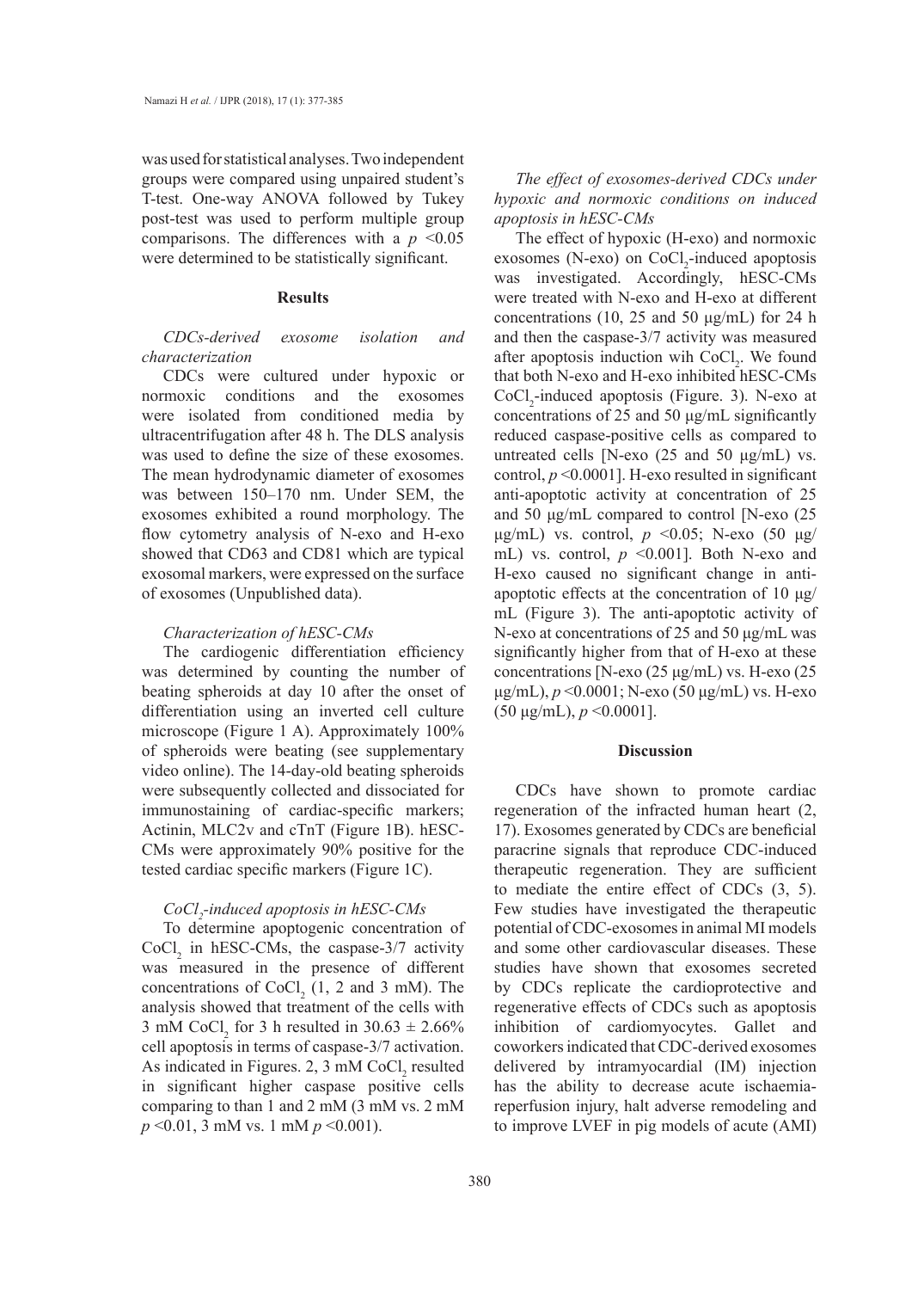

**Figure 1**. Characterization of hESC-CMs. (A) Beating hESC-CMs spheroids. (B) 14-day-old dissociated beating spheroids were stained for Actinin and MLC2v to show the presence of a sarcomeric structure and the cardiomyocyte-specific structural protein cTnT. Cell nuclei were stained using DAPI. Scale bar: 50 µm. (C) hESC-CMs were >90 % positive for these markers at day 14 of differentiation, Values are mean ± SD.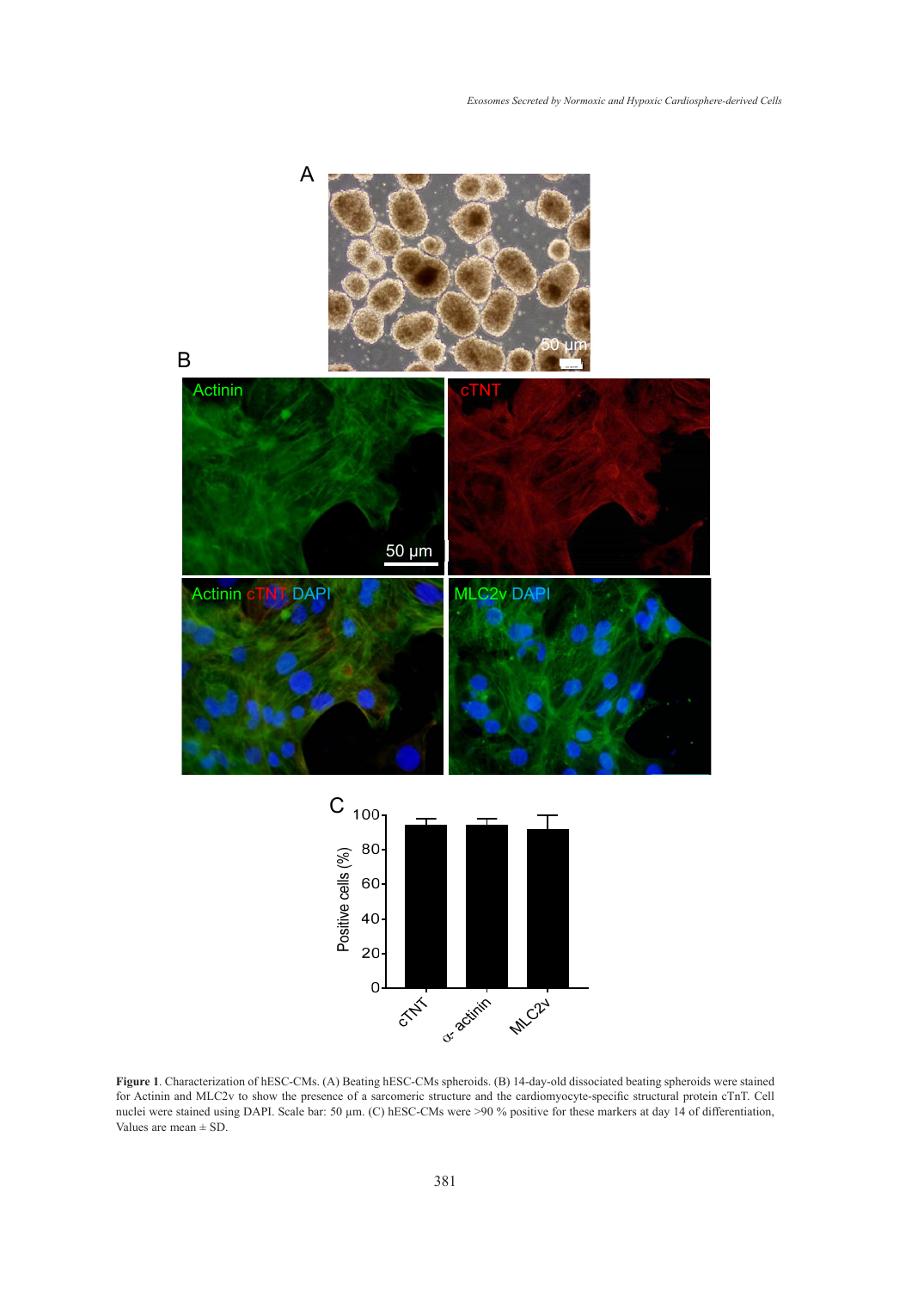

**Figure 2.** Apoptosis induction. The caspase-3/7 activity was measured to determine apoptogenic concentration of CoCl<sub>2</sub> on hESC-CMs. Each column represents the mean  $\pm$  SEM of independent experiments. (\*\**p* <0.01, \*\*\**p* <0.001 vs. 1mM, # # *p* <0.01).

and convalescent myocardial infarction (CMI) (2). In the study of Ibrahim *et al.*, exosomes secreted by human CDCs inhibit apoptosis and promote proliferation of cardiomyocytes, while enhancing angiogenesis. Injection of exosomes into injured mouse hearts recapitulates the regenerative and functional effects produced by CDC transplantation, whereas inhibition of exosome production by CDCs blocks those benefits (3). All of these data confirmed *in-vivo* anti-apoptotic effect of CDC-exosomes (2, 3, 18).

In all of these studies, CDC-exosomes were obtained under normoxic conditions, which likely could not reflect the state of post-infarct tissue. While most *in-vitro* cultured cells maintained at oxygen levels of approximately 20%, natural cell micro-environments seem to have much lower oxygen tensions with considerable variation based on location. For instance the mean oxygen concentration of arterial blood is approximately 12%, and that of tissue is 3% (19). Adult stem cells similarly live under hypoxic conditions of  $3-5\%$  O<sub>2</sub> *in-vivo* and these hypoxic conditions are the physiological norms for a variety of stem cell niches (20). These studies have shown that the level of oxygen play a crucial role in the maintenance, differentiation, and function of stem cells. Nevertheless, hypoxia can also induce mitochondria-mediated apoptosis and subsequent caspases activation in bone marrowderived mesenchymal stem cells (21). In this study we have analyzed the anti-apoptotic

activity of exosomes generated by CDCs under both normoxic and hypoxic conditions. Here, we showed that H-exo and N-exo significantly decrease CoCl<sub>2</sub>-induced apoptosis in hESC-CM.

Here, to isolate the CDC-exosomes from conditioned media, differential ultracentrifugation was used as described in the literatures with some modifications (12, 13). The size of H-exo and N-exo were almost similar, with mean hydrodynamic diameter of 150 to 170 nm. CDC-derived exosomes possessed highly positive expression for exosome surface markers, such as CD63 and CD81 (unpublished data).

 $CoCl<sub>2</sub>$  is a well-established hypoxiamimicking substance. CoCl<sub>2</sub>-treated cells share common features with cells incubated at 1% oxygen (22).  $CoCl<sub>2</sub>$ , as a substrate of the ferrochelatase enzyme, is thought to mimic the hypoxia by binding to the heme molecules (instead of  $Fe^{2+}$ ). It was shown that the expression level of hypoxia-inducible factor-1α (HIF-1α), which is a major transcription factor and key regulator of adaptive responses to hypoxia, is markedly increased following treatment with  $CoCl<sub>2</sub>$  in a dose-dependent manner (23). In this study,  $CoCl<sub>2</sub>$  at concentration of 3 mM was used to induce apoptosis. In the study of Guo *et al.*, U937 and NB4 the cell lines were treated by  $CoCl<sub>2</sub>$  at different concentrations of 150, 200 and 300 μM. They found that at the concentration of 150, 200, and 300 μM the viability is reduced to 55, 20, and 7 % in U937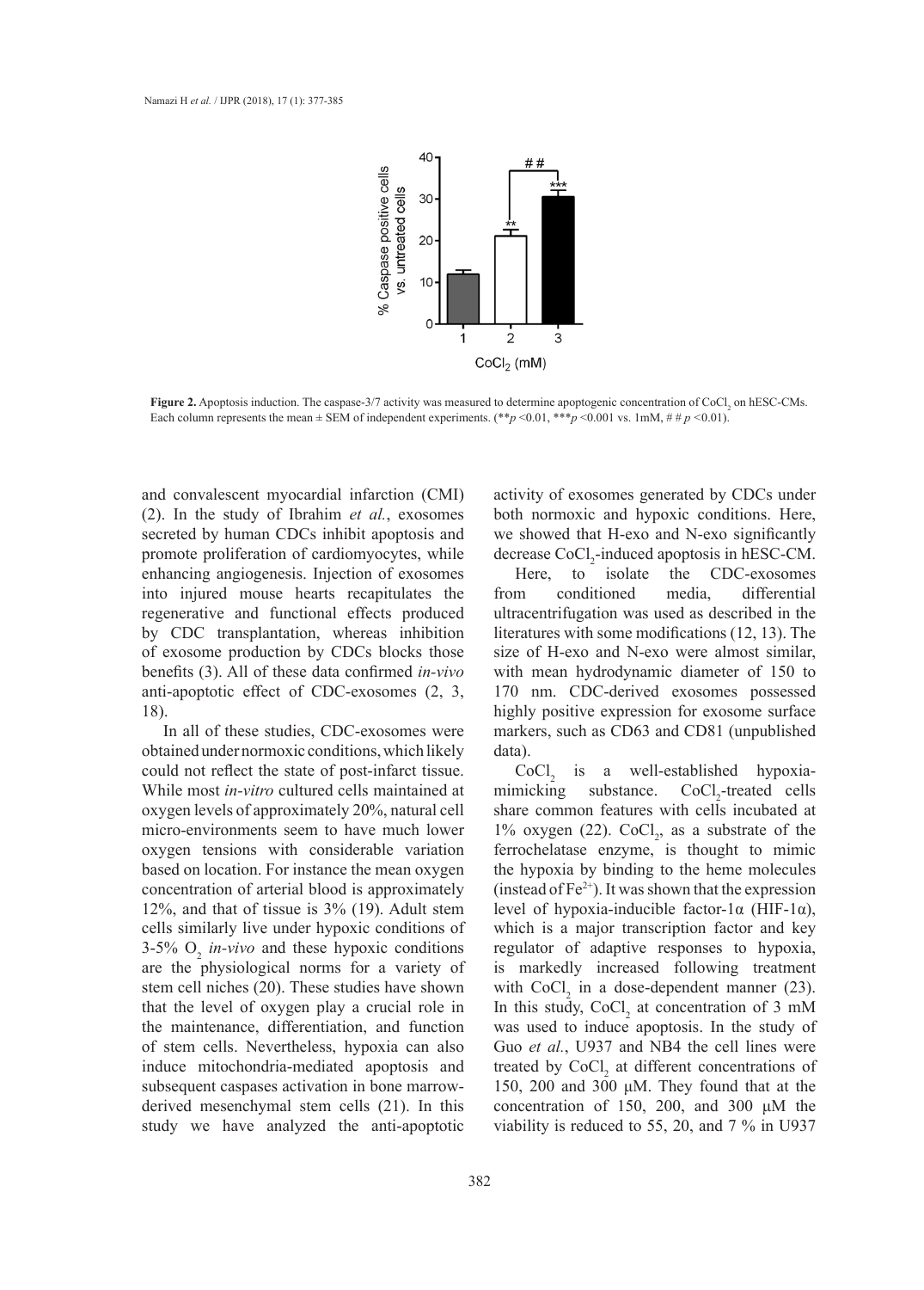

**Figure 3**. The *in-vitro* anti-apoptotic potential of N-exo and H-exo. The caspase-3/7 activity was measured in CoCl<sub>2</sub> apoptosis-induced hESC-CMs after treatment with different concentrations of N-exo and H-exo (10, 25 l, 50 μg/mL). N-exo and H-exo inhibited hESC-CMs apoptosis. Each column represents the mean±SEM of three experiments. (\*  $p$ <0.05, \*\*\*  $p$  <0.001, \*\*\*  $p$  <0.0001 vs. control; # # # # *p*<0.0001).

and to 60, 50, and 25% in NB4, respectively (15). Kim *et al*. also demonstrated that neural cells viability is reached to about 60% after 24 h CoCl<sub>2</sub> treatment at concentration of 1 mM (16). significan However, it should be taken into consideration that the method of apoptosis detection is not the same in all studies. For example, trypan-blue exclusion and MTT assay were used to evaluate cell viability by Guo (15) and Kim (16) *et al.*, respectively. Totally, our data are in agreement with the results of Guo *et al.* (15) which indicate  $CoCl<sub>2</sub>$  at the concentration of greater than 50 μM induce apoptosis via mitochondria pathwaymediated caspase-3 activation. (15).

secreted by human CDCs were cultured 48 h under hypoxic and normoxic conditions (1%  $O_2$ ) inhibited apoptosis at both 25 and 50 μg/ mL concentrations. However, the anti-apoptotic effect of N-exo was significantly higher than that of H-exo at concentration of 25 and 50 μg/mL (*p* <0.0001). In the present study, higher oxygen percentage  $(1\% \text{ O}_2)$  was used for hypoxic preconditioning compared to hypoxic culture condition  $(0.5\% \text{ O}_2)$  that was used in the study of Chacko *et al.* (24). Their results indicated that exposure to sub-lethal hypoxia  $(0.5\% \text{ O}_2)$ for as long as 72 h by itself does not induce cell death by apoptosis in mesenchymal stem cells

In this study, we found that exosomes effect on cell apoptosis  $(26)$ . d 25% in NB4, respectively (MSCs) (24). Furthermore, exposure of hypoxic lso demonstrated that neural preconditioned MSCs (HPC-MSCs)  $(0.5\% \space O_2,$ 24 h) to severe hypoxia (0.1%  $O_2$ , 48 h) resulted in significant decrease in apoptosis compared with non-HPC MSCs (24). In another study, to imitate myocardial ischemic–reperfusion, isolated MSC were induced by hypoxia/reoxygenation (H/R) [6 h hypoxia  $($  <0.5%  $O_2$ ) followed by 12 h reoxygenation  $(21\% \text{ O}_2)$ . It was found that hypoxia preconditioning  $(8\% \text{ O}_2)$  hypoxia and 30 min of reoxygenation) inhibits H/R-induced apoptosis of MSC in a time-dependent manner sis via mitochondria pathway- (25). Khatibi *et al*. reported that preconditioning with  $H_2O_2$  along with CoCl<sub>2</sub> can cause inhibitory effect on cell apoptosis (26).

> Recently, a study has reported that the CPC-therapeutic regeneration. They are sufficient to mediate the entire effect of CDCs (3, 5). Few derived exosomes might be crucial to protect the cardiomyocytes from apoptosis caused by oxidative stress. In their study, exosomes secreted by mice CPCs which were stressed by 100 μM  $H_2O_2$  for 6h ( $H_2O_2$ -exosomes) decreased the percentage of the apoptotic cells to 13.58%, compared with the  $33.29\%$  in H<sub>2</sub>O<sub>2</sub> group, (cardiomyocytes were stressed by 100  $\mu$ M H<sub>2</sub>O<sub>2</sub> for 6 h), whereas the normal exosomes (non- $H_2O_2$  induced) could only reduce the apoptotic percentage to 17.39% (27).

> > Totally, it can be concluded that different parameters in hypoxia preconditioning of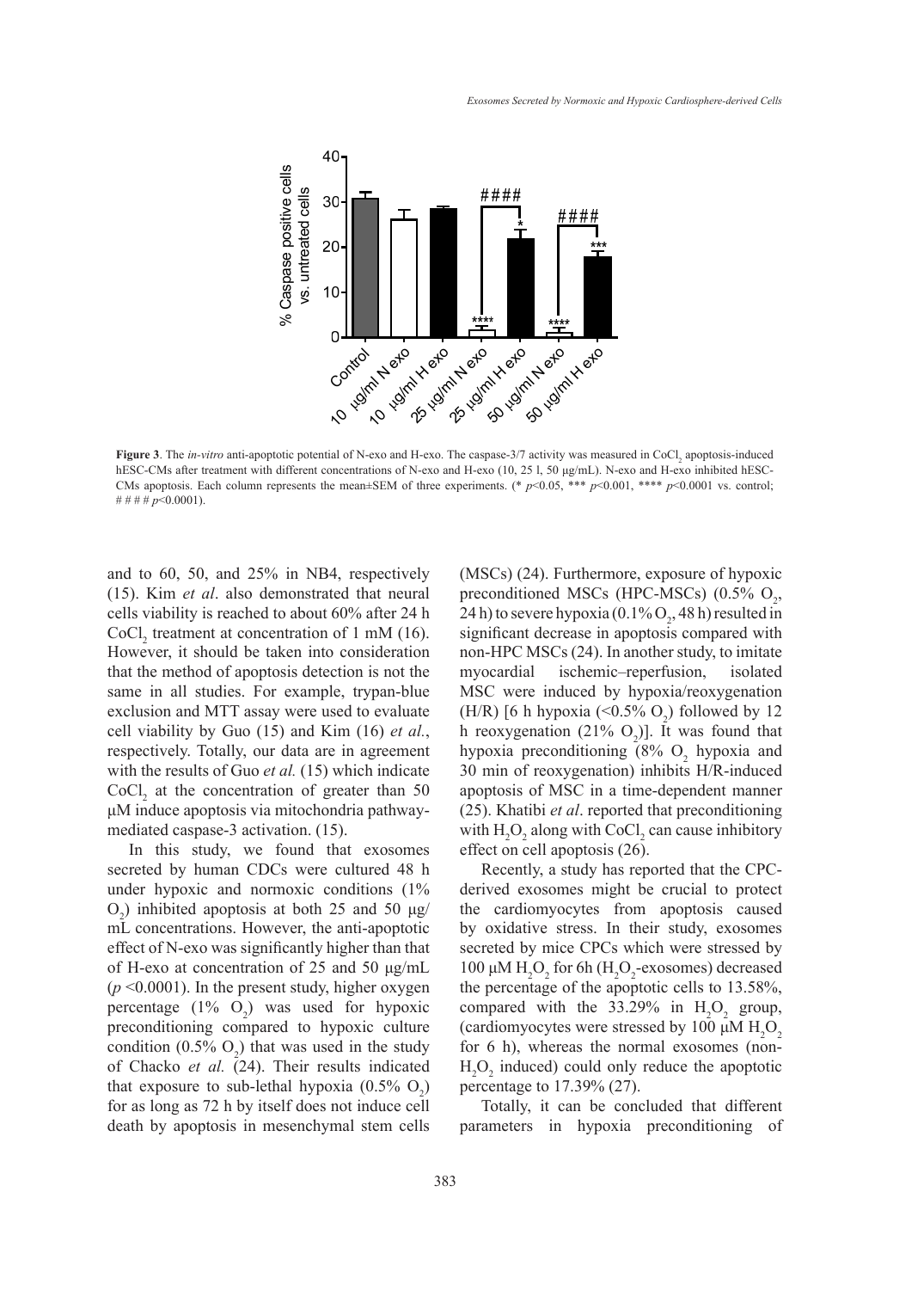cardiac stem cells including the percentage of oxygen and the duration of hypoxia play critical roles in their anti-apoptotic effect. Therefore, to obtain the optimum anti-apoptotic effect of cardiac stem cells (CSCs)-derived exosomes, further investigation is highly required to choose the proper manner of hypoxic preconditioning.

Additionally, the way of apoptosis induction in cardiomyocyte might be important in the antiapoptotic effect of CSCs-derived exosomes. The severe hypoxic  $(0.1\% \text{ O}_2)$  and reduced serum conditions that led to decreasing cells apoptosis in the study of Chacko *et al.*, (24) may be different from the apoptosis condition that was induced by cobalt chloride (3 mM) in our study. In the study of Xiao *et al.*,  $H_2O_2$  was used to induce the oxidative stress that originates mainly in mitochondria from reactive oxygen species (ROS) (27, 28). Their results demonstrated that  $H_2O_2$ -exosomes reduce  $H_2O_2$  induced apoptosis. Further investigations dealing with the kind of apoptosis induction will be helpful.

We can get to the conclusion that CDCsecreted exosomes have the potential to prevent apoptosis in cardiomyocytes and they will hopefully provide a promising therapeutic strategy for ischemic cardiac disease. Our results imply the need for further investigation of the effect of hypoxia-preconditioning method of cardiac stem cells on the anti-apoptotic activity of their secreting exosomes.

# **Acknowledgements**

This study is part of the Ph.D. thesis of Helia Namazi, proposed and approved by Shaid Beheshti University of Medical Sciences, Tehran, Iran. This work was supported by Royan institute. We express our appreciation to Dr. Sara Pahlavan at Royan Institute for their helpful deliberations and consultation during this work.

#### **Reference**

- (1) Schmidt M, Jacobsen JB, Lash TL, Bøtker HE and Sørensen HT. 25 year trends in first time hospitalisation for acute myocardial infarction, subsequent short and long term mortality, and the prognostic impact of sex and comorbidity: a Danish nationwide cohort study. *Br. Med. J.* (2012) 344: e356.
- (2) Gallet R, Dawkins J, Valle J, Simsolo E, de Couto G,

Middleton R, Tseliou, E Luthringer D, Kreke M, Smith R R, Marbán L, Ghaleh B and Marbán E. Exosomes secreted by cardiosphere-derived cells reduce scarring, attenuate adverse remodelling, and improve function in acute and chronic porcine myocardial infarction. *Eur. Heart. J*. (2017) 38: 201-11.

- $(3)$  Ibrahim AGE, Cheng K and Marbán E. Exosomes as critical agents of cardiac regeneration triggered by cell therapy. *Stem Cell Reports* (2014) 2: 606-19.
- Lener T, Gimona M, Aigner L, Börger V, Buzas E, (4) Camussi G, Chaput N, Chatterjee D, Court FA and Portillo HAD. Applying extracellular vesicles based therapeutics in clinical trials–an ISEV position paper. *J. Extracell. Vesicles* (2015) 4: 30087.
- (5) Sahoo S and Losordo DW. Exosomes and cardiac repair after myocardial infarction. *Circ. Res*. (2014) 114: 333-44.
- (6) Heusch G. Molecular basis of cardioprotection. *Circ*. *Res*. (2015) 116: 674-99.
- (7) Greijer A and Van der Wall E. The role of hypoxia inducible factor 1 (HIF-1) in hypoxia induced apoptosis. *J. Clin. Pathol*. (2004) 57: 1009-14.
- Beninson LA, Fleshner M, editors. Exosomes: an (8) emerging factor in stress-induced immunomodulation. *Seminars in immunology* (2014): Elsevier.
- Gray WD, French KM, Ghosh-Choudhary S, Maxwell (9) JT, Brown ME, Platt MO, Searles CD and Davis ME. Identification of Therapeutic Covariant MicroRNA Clusters in Hypoxia-Treated Cardiac Progenitor Cell Exosomes Using Systems Biology Novelty and Significance. *Circ. Res*. (2015) 116: 255-63.
- (10) Vahdat S, Mousavi SA, Omrani G, Gholampour M, Sotoodehnejadnematalahi F, Ghazizadeh Z, Gharechahi J, Baharvand H, Hosseini Salekdeh Gh and Aghdami N. Cellular and Molecular Characterization of Human Cardiac Stem Cells Reveals Key Features Essential for Their Function and Safety. *Stem Cells Dev*. (2015) 24: 1390-404.
- (11) Shelke GV, Lässer C, Gho YS and Lötvall J. Importance of exosome depletion protocols to eliminate functional and RNA-containing extracellular vesicles from fetal bovine serum. *J Extracell. Vesicles* (2014) 3: 24783.
- $(12)$  Théry C, Amigorena S, Raposo G and Clayton A. Isolation and characterization of exosomes from cell culture supernatants and biological fluids. *Curr. Protoc. Cell Biol.* (2006) p. 3.22. 1-3. 9.
- (13) Sáenz-Cuesta M, Arbelaiz A, Oregi A, Irizar H, I Osorio-Querejeta, M Muñoz-Culla, J M Banales, J M Falcón-Pérez, J M Olascoaga and D Otaegui. Methods for extracellular vesicles isolation in a hospital setting. *Front. Immunol*. (2015) 6: 44-55.
- Fonoudi H, Ansari H, Abbasalizadeh S, Larijani (14) MR, Kiani S, Hashemizadeh S, Zarchi AS, Bosman A, Gillian Blue M and S Pahlavan. A universal and robust integrated platform for the scalable production of human cardiomyocytes from pluripotent stem cells. *Stem Cells Transl. Med*. (2015) 4: 1482-94.
- $(15)$  Guo M, Song L-P, Jiang Y, Liu W, Yu Y and Chen G-Q. Hypoxia-mimetic agents desferrioxamine and